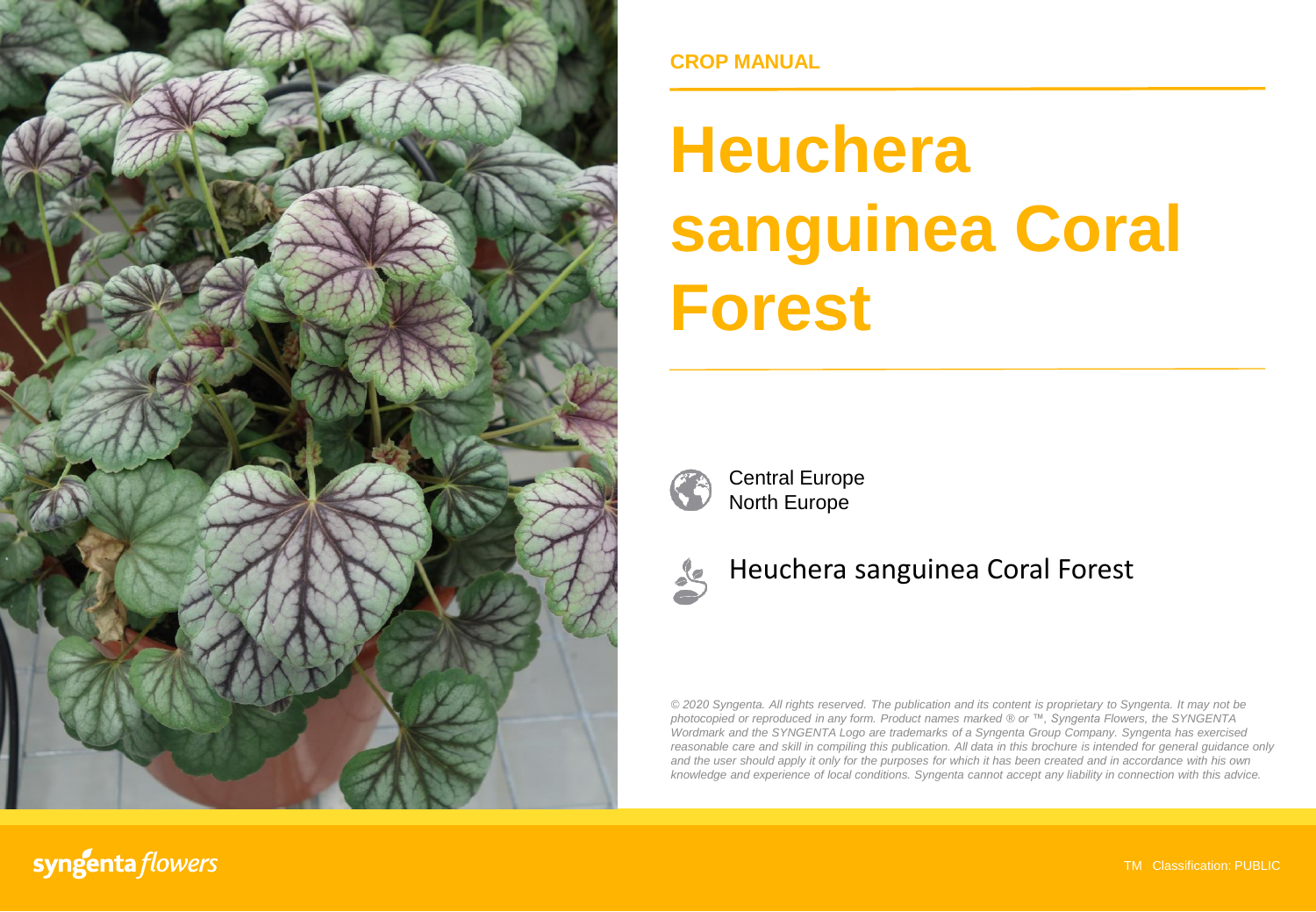| <b>Series</b>                   | <b>Type</b> | Leaf colour<br>$\sqrt{}$ | $\leftrightarrow$<br><b>Pot size</b> | <b>Plants/pot</b> | <b>Potting Date</b> | <b>Flowering</b> |
|---------------------------------|-------------|--------------------------|--------------------------------------|-------------------|---------------------|------------------|
| Heuchera sanguinea Coral Forest | seed        | <b>Mulicolered</b>       | 10-13 cm                             |                   | June-July           | May -June        |

| <b>Calendar Week</b>               |  |   |  |   | 22 24 26 28 30 32 34 36 38 40 42 44 46 48 50 52 2 4 6 8 10 12 14 16 18 20 22 24 26 30 |       |       |  |  |  |  |                              |  |  |                               |  |  |  |  |
|------------------------------------|--|---|--|---|---------------------------------------------------------------------------------------|-------|-------|--|--|--|--|------------------------------|--|--|-------------------------------|--|--|--|--|
| Heuchera sanquinea<br>Coral Forest |  | P |  |   |                                                                                       | $S_S$ |       |  |  |  |  | <b>INFORMED FOR SERVER F</b> |  |  |                               |  |  |  |  |
|                                    |  |   |  | P |                                                                                       |       | $S_S$ |  |  |  |  |                              |  |  | ESTERN FRIEDER FRIEDER FRIEDE |  |  |  |  |
|                                    |  |   |  |   |                                                                                       |       |       |  |  |  |  |                              |  |  |                               |  |  |  |  |
|                                    |  |   |  |   |                                                                                       |       |       |  |  |  |  |                              |  |  |                               |  |  |  |  |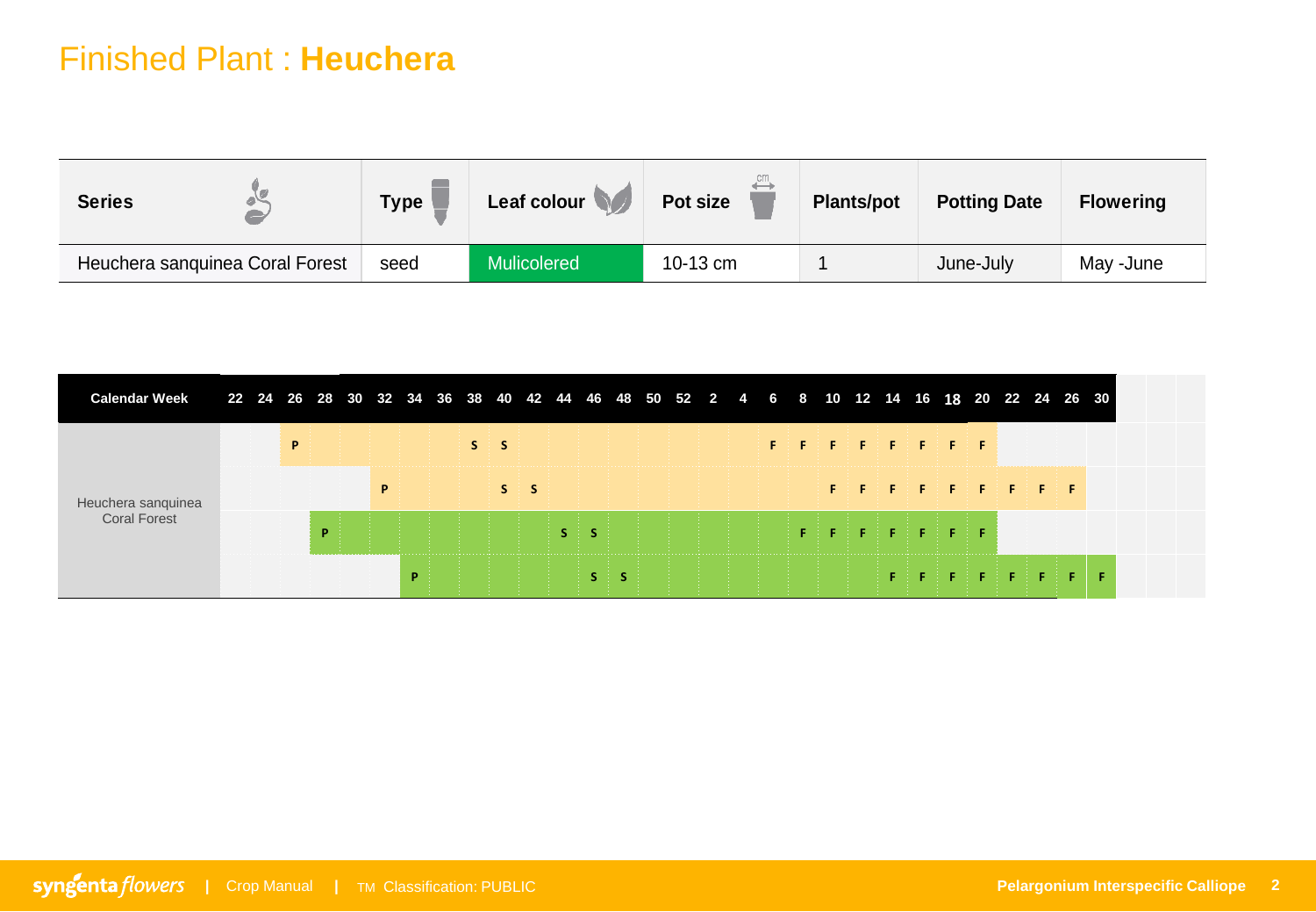## Cultivation Advice

Coral Forest is well suited for production in small container sizes; Transplanting, plant them even with the soil line of the liner they were previously produced in. Avoid burying the crown or the plants will grow more slowly and may develop crown rots.

Coral Forest perform best in a growing mix with both good water holding characteristics and, more importantly, adequate aeration. Keep medium moisture and a RH 80% bud not too wet.

Upon removal from germination chamber, place in propagation house with bottom heat (21°C soil temperature). Use very light mist to maintain humidity but allowing media to dry. Trays would need mist watered as necessary when they dried, and trays would stay in propagation under mist up to 3 weeks.

Coral Forest are light to moderate feeder. Nutrients can be delivered using constant liquid fertilization delivering 75- mg/L N with each irrigation or 150 mg/L as needed. Controlled-release fertilizers can be incorporated into the growing mix prior to planting using the equivalent of providing 500 gram of elemental N per M2 of growing mix or applied as a topdressing using the medium recommended rate.

When topdressing, avoid piling the fertilizer near the crown of the plant or salt injury may occur. Maintain a soil pH of 5.8 to 6.2 throughout the production cycle



### **Fertilization & Substrate**

late summer or early fall, bulking them in the final container, overwintering them for at least nine weeks with temperatures below 6 grade growing under natural day lengths. Vernalized as large liners and transplanted in the early

> Aphids - Mealybugs Slugs - Spider mites - Thrips and Whiteflies



**Spacing**

Before winter rest pots should not be filled completely



**Pests Diseases**

Botrytis - crown rots - root rots and rust



**Light**

day-neutral



regimes

**Irrigation**

slightly dry to average moisture



**PGR Applications**

Not necessary

**Tips & Tricks**

not too wet - watered as necessary when they dried